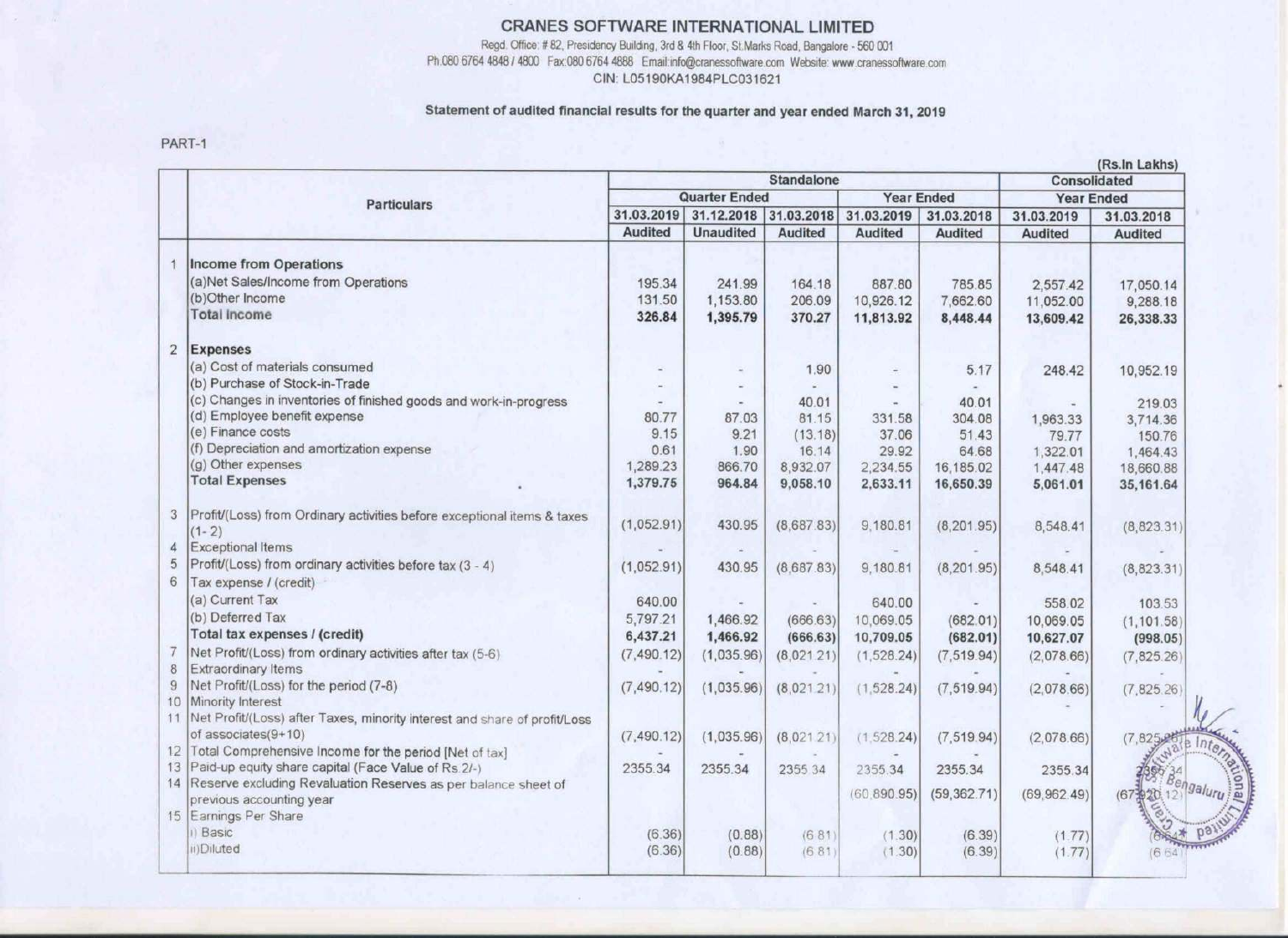# CRANES SOFTWARE INTERNATIONAL LIMITED

| PART |  |
|------|--|
|      |  |

 $\sim$   $\epsilon$ 

| <b>SL</b> | <b>PARTICULARS</b>                                                                                                                                                                                                      |                              | <b>3 Months Ended</b>        | Year ended                   |                              |                              |
|-----------|-------------------------------------------------------------------------------------------------------------------------------------------------------------------------------------------------------------------------|------------------------------|------------------------------|------------------------------|------------------------------|------------------------------|
| No        |                                                                                                                                                                                                                         | 31.03.2019                   | 31.12.2018                   | 31.03.2018                   | 31.03.2019                   | 31.03.2018                   |
| A         | <b>PARTICULARS OF SHAREHOLDING</b><br><b>Public Shareholding</b><br>- Number of shares<br>- Percentage of shareholding                                                                                                  | 110,247,850<br>93.62%        | 110,247,850<br>93.62%        | 110,247,850<br>93.62%        | 110,247,850<br>93.62%        | 110,247,850<br>93.62%        |
| 2         | Promoters and Promoter Group Shareholding                                                                                                                                                                               |                              |                              |                              |                              |                              |
|           | (a) Pledged / Encumbered<br>- Number of shares<br>- Percentage of shares (as a % of the total<br>shareholding of promoter and promoter group)                                                                           | 1,000,000<br>13.30%          | 1,000,000<br>13.30%          | 1,000,000<br>13.30%          | 1,000,000<br>13.30%          | 1,000,000<br>13.30%          |
|           | - Percentage of shares (as a % of the total share<br>capital of the company)                                                                                                                                            | 0.85%                        | 0.85%                        | 0.85%                        | 0.85%                        | 0.85%                        |
|           | (b) Non-encumbered<br>- Number of shares<br>- Percentage of shares (as a % of the total<br>shareholding of promoter and promoter group)<br>- Percentage of shares (as a % of the total share<br>capital of the company) | 6,519,000<br>86.70%<br>5.54% | 6,519,000<br>86.70%<br>5.54% | 6,519,000<br>86.70%<br>5.54% | 6,519,000<br>86.70%<br>5.54% | 6,519,000<br>86.70%<br>5.54% |

| INVESTOR COMPLAINTS FOR 3 MONTHS ENDED 31ST MARCH 2019 |                                   |                                      |                                                 |      |
|--------------------------------------------------------|-----------------------------------|--------------------------------------|-------------------------------------------------|------|
| Pending at the beginning<br>of the Quarter             | Received<br>during the<br>Quarter | Disposed of<br>during the<br>Quarter | Remaining unresolved at the end of the Quarter. |      |
|                                                        |                                   |                                      |                                                 | enga |

Blury SE **AND & POINT**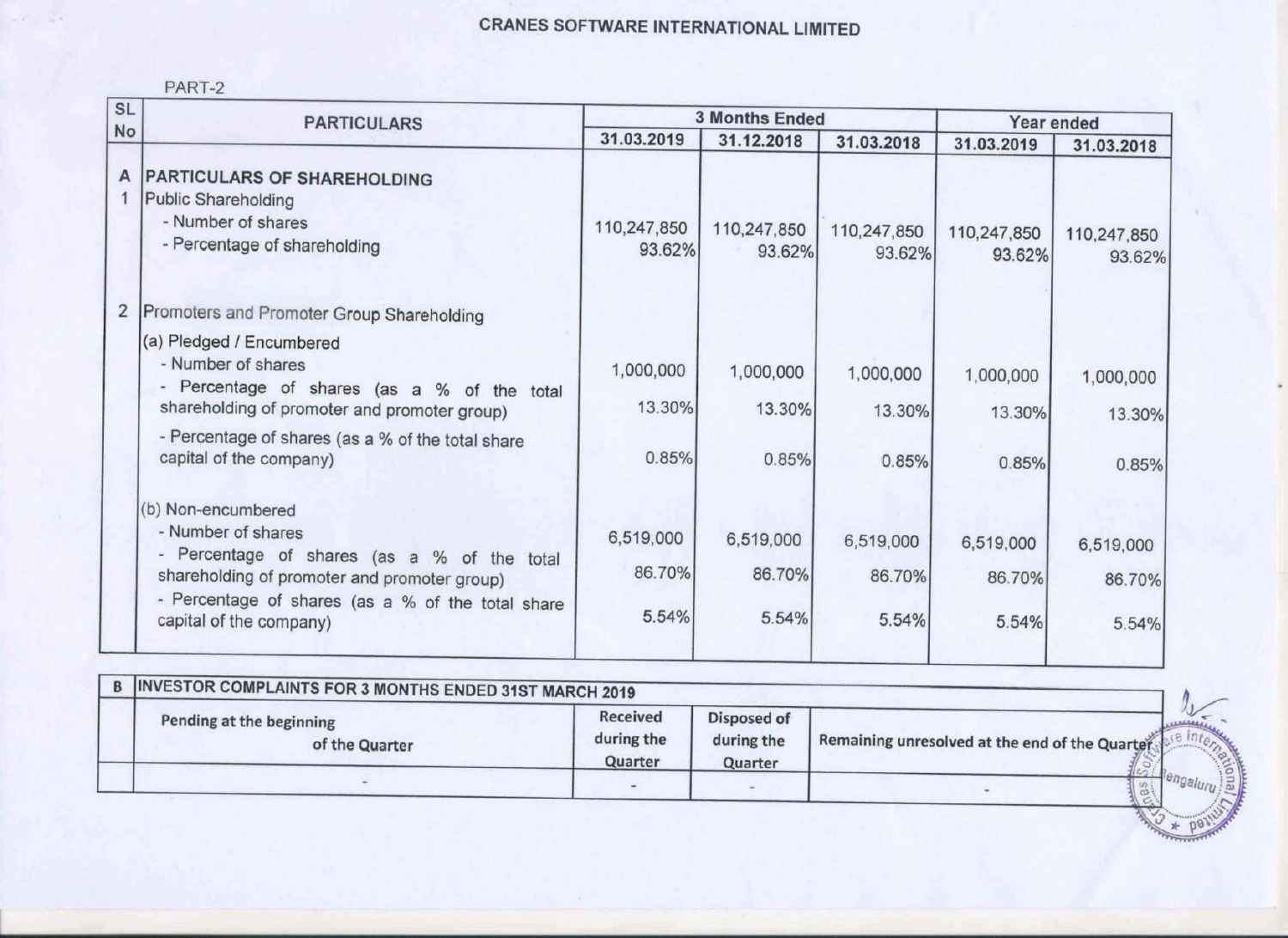## Cranes Software International Limited Audited Balance Sheet as at 31st March, 2019

|                                                           | Standalone          |                     | (Rs in Lakhs)<br>Consolidated |                     |  |
|-----------------------------------------------------------|---------------------|---------------------|-------------------------------|---------------------|--|
| <b>Particulars</b>                                        | As At<br>31.03.2019 | As At<br>31.03.2018 | As At<br>31.03.2019           | As At<br>31.03.2018 |  |
| <b>ASSETS</b><br>I.                                       |                     |                     |                               |                     |  |
| 1 Non-current assets                                      |                     |                     |                               |                     |  |
| Property, plant and equipment                             | 18.20               | 1,087.99            | 57.02                         | 1,092.20            |  |
| Capital work in progress                                  | 5,042.44            | 5,042.44            | 5,042.44                      | 5,042.44            |  |
| Intangible assets                                         | 1.57                |                     | 5,986.59                      | 6,622.99            |  |
| Deferred Tax Asset (Net)                                  | 25,130.43           | 35,199.48           | 28,596.91                     | 38,254.85           |  |
| <b>Financial Assets</b>                                   |                     |                     |                               |                     |  |
| Investments                                               | 8,010.18            | 8,010.18            | 17.87                         | 17.86               |  |
| Loans                                                     |                     |                     |                               |                     |  |
| Other non-current assets                                  | 4,507.75            | 6,040.01            | 243.90                        | 894.41              |  |
| Non-current assets                                        | 42,710.57           | 55,380.10           | 39,944.72                     | 51,924.76           |  |
| 2 Current assets                                          |                     |                     |                               |                     |  |
| Inventories                                               |                     |                     |                               |                     |  |
| <b>Financial Assets</b>                                   |                     |                     |                               |                     |  |
| Trade receivables                                         | 10,701.60           | 10,190.40           | 5,373.61                      | 3,611.35            |  |
| Cash and cash equivalents                                 | 12.11               | 5.48                | 108.36                        | 118.14              |  |
| Bank balances other than (iii) above                      | 26.44               | 24.82               | 121.11                        | 102.76              |  |
| Loans                                                     | 222.35              | 226.40              |                               | é                   |  |
| Other current assets                                      |                     |                     | 450.83                        | 435.96              |  |
| <b>Current assets</b>                                     | 10,962.50           | 10,447.10           | 6,053.92                      | 4,268.21            |  |
|                                                           |                     |                     |                               |                     |  |
| <b>TOTAL ASSETS</b>                                       | 53,673.07           | 65,827.19           | 45,998.64                     | 56, 192.97          |  |
| <b>EQUITY AND LIABILITIES</b><br>II.                      |                     |                     |                               |                     |  |
|                                                           |                     |                     |                               |                     |  |
| Equity                                                    | 2,355.34            | 2.355.34            | 2,355.34                      | 2,355.34            |  |
| Equity share capital                                      | (60, 890.95)        | (59, 362.71)        | (69,962.49)                   | (67, 920.12)        |  |
| Other Equity                                              | (58, 535.61)        | (57,007.37)         | (67, 607.15)                  | (65, 564.78)        |  |
|                                                           |                     |                     |                               |                     |  |
| Share application money pending allotment                 |                     |                     |                               |                     |  |
| 1 Non-Current Liabilities<br><b>Financial Liabilities</b> |                     |                     |                               |                     |  |
|                                                           |                     |                     |                               |                     |  |
| Borrowings<br>Provisions                                  | 19.08               | 6.66                | 37.89                         | 25.48               |  |
| <b>Non-Current Liabilities</b>                            | 19.08               | 6.66                | 37.89                         | 25.48               |  |
|                                                           |                     |                     |                               |                     |  |
| 2 Current liabilities                                     |                     |                     |                               |                     |  |
| <b>Financial Liabilities</b>                              |                     |                     |                               |                     |  |
| Borrowings                                                | 43.78               | 43.78               | 43.78                         | 43.78               |  |
| Trade payables                                            | 570.79              | 497.44              | 1,421.90                      | 1,243.58            |  |
| Other current liabilities                                 | 111,411.27          | 122, 112.68         | 111,938.47                    | 120,270.90          |  |
| Provisions                                                | 163.76              | 174.01              | 163.76                        | 174.01              |  |
| <b>Current liabilities</b>                                | 112,189.60          | 122,827.90          | 113,567.90                    | 121,732.27          |  |
|                                                           |                     |                     |                               |                     |  |
|                                                           | 53,673.07           | 65,827.19           | 45,998.64                     | 56, 192.97          |  |